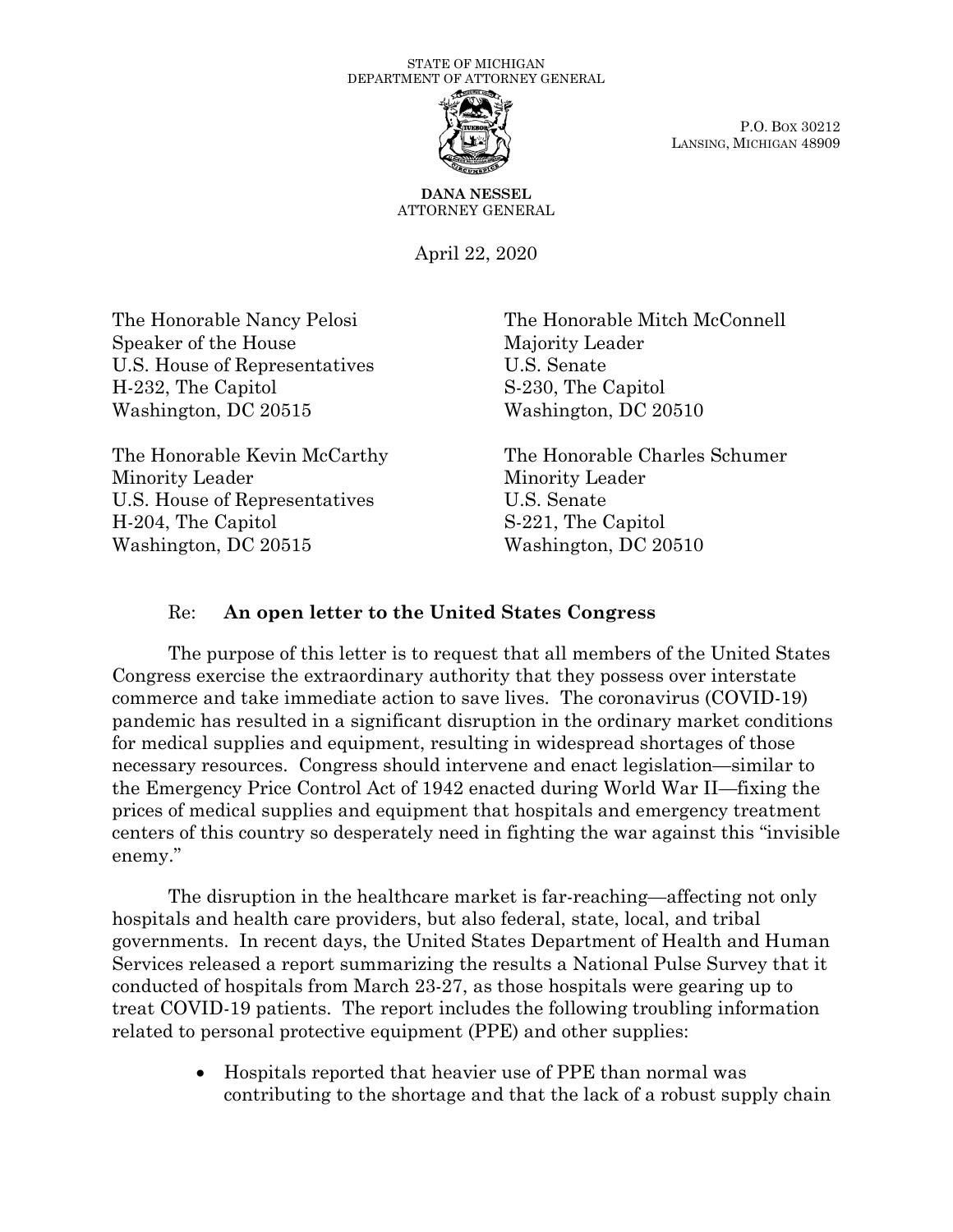Open Letter to Congress Page 2 April 22, 2020

> was delaying or preventing them from restocking PPE needed to protect staff. Hospitals also expressed uncertainty about availability of PPE from federal and state sources and noted sharp increases in prices for PPE from some vendors.[[1](#page-1-0)]

- To secure the necessary PPE, equipment, and supplies, hospitals reported turning to new, sometimes un-vetted, and non-traditional sources of supplies and medical equipment. To try to make existing supplies of PPE last, hospitals reported conserving and reusing single use/disposable PPE, including using or exploring ultra-violet (UV) sterilization of masks[[2\]](#page-1-1) or bypassing some sanitation processes by having staff place surgical masks over N95 masks. Hospitals also reported turning to non-medical-grade PPE, such as construction masks or handmade masks and gowns, which they worried may put staff at risk.[[3\]](#page-1-2)
- Many hospitals noted that they were competing with other providers for limited supplies, and that government intervention and coordination could help reconcile this problem nationally. For example, hospitals wanted the government to ensure that they have access to test kits and swabs, make tests faster by allowing more entities to conduct and produce tests, and help hospitals obtain PPE supplies and other equipment such as ventilators.[[4](#page-1-3)]

Hospitals are not alone in feeling the crunch of competition in the healthcare market. State and local governments—conscious of the need to protect their citizenries—are jostling to obtain what supplies may be needed in the months ahead. But this simultaneous, uncoordinated assault upon the healthcare market is resulting in artificial inflation and a misallocation of resources. The resulting

<span id="page-1-1"></span><sup>2</sup> After the survey was conducted, the U.S. Food and Drug Administration issued multiple Emergency Use Authorizations temporarily allowing for the sterilization of N95 masks at certain approved facilities. (*See* U.S. Food & Drug Administration, Emergency Use Authorizations, *Personal Protective Equipment EUAs*, available at https://www.fda.gov/medical-devices/emergency-situations-medicaldevices/emergency-use-authorizations#covid19ppe (last visited Apr. 17, 2020).)

<span id="page-1-2"></span>3 (*Id.* at Findings at a Glance: Hospital Strategies.)

<span id="page-1-3"></span>4 (*Id.* at Findings at a Glance: Hospital Requests for Assistance.)

<span id="page-1-0"></span><sup>1</sup> (U.S. Department of Health & Human Services, Office of Inspector General, *Hospital Experiences Responding to the COVID-19 Pandemic: Results of a National Pulse Survey March 23–27, 2020* (April 2020), Findings at a Glance: Hospital Challenges, available at [https://oig.hhs.gov/oei/reports/oei-06-20-00300.pdf.](https://oig.hhs.gov/oei/reports/oei-06-20-00300.pdf))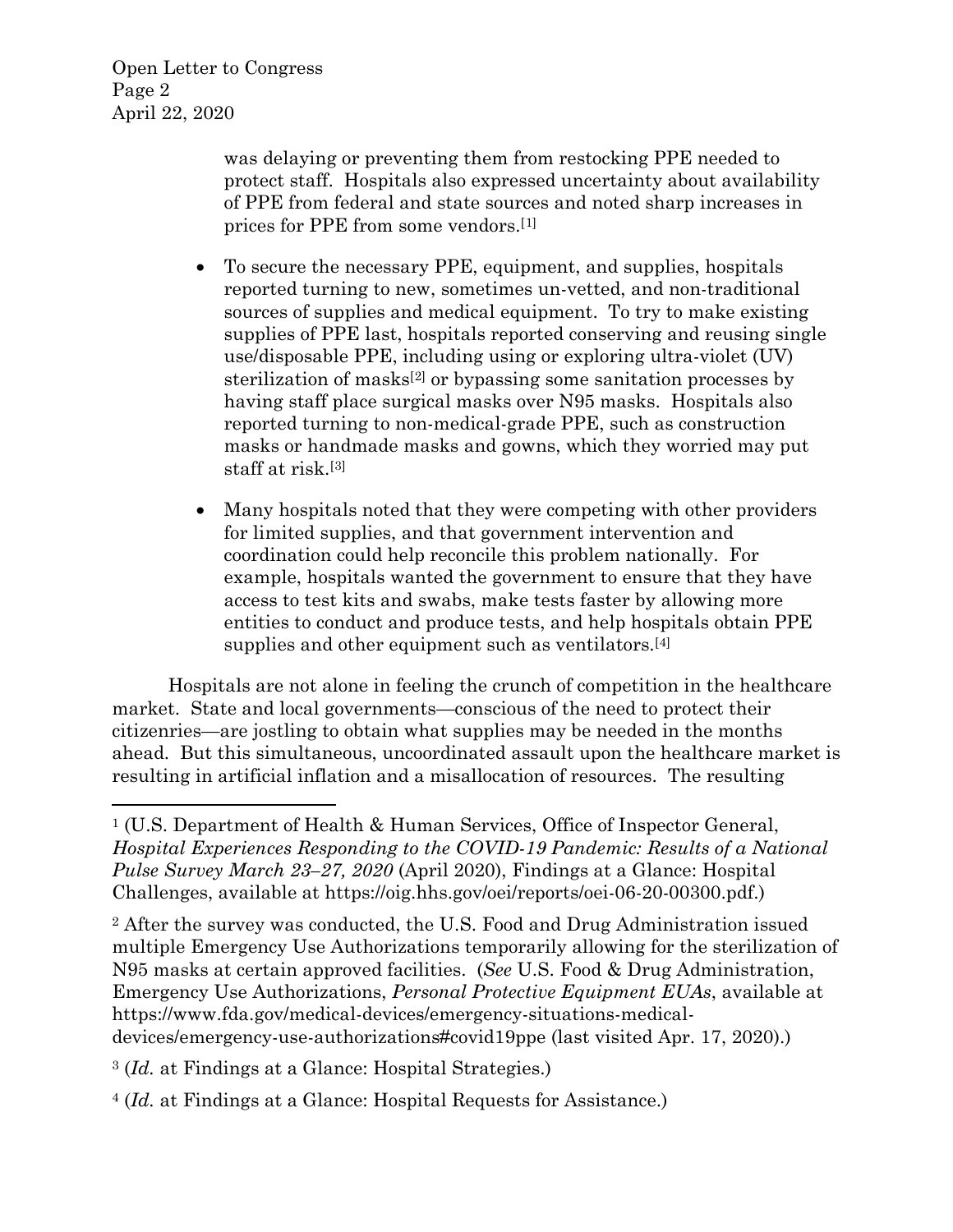Open Letter to Congress Page 3 April 22, 2020

frustrations have been expressed by state and local officials from both political parties:

It is no secret that medical supplies needed to combat . . . [COVID-19] are in critically short supply everywhere. "Every state is vying for the resources," said Rhode Island Governor, Gina Raimondo. "Frankly, every country. Most countries are vying for the same resources, so it's a challenge."[[5](#page-2-0)]

\* \* \*

Arkansas Gov. Asa Hutchinson (R) said recently that he would like "to see a better way" for States to procure medical equipment as governors continue to bid against each other for necessary supplies amid the coronavirus pandemic.

"We have had circumstances that we're trying to collect our [personal protective equipment], our protective masks and we've been outbid by another State after we had the order confirmed, so yes, that has been challenging for us," Hutchinson said on NBC's "Meet the Press."

"And it literally is a global jungle that we're competing in now," he added.

NBC host Chuck Todd asked Hutchinson if he thinks "that's the way it should be," with States forced to compete with each other during a crisis.

"I'd like to see a better way, but that's the reality in which we are," Hutchinson responded, adding that his State has put \$75 million into procurement.[[6\]](#page-2-1)

\* \* \*

<span id="page-2-0"></span><sup>5</sup> (Clary Estes, *States Are Being Forced Into Bidding Wars To Get Medical Equipment To Combat Coronavirus*, Forbes (Mar. 28, 2020, 6:00 AM), [https://www.forbes.com/sites/claryestes/2020/03/28/states-have-are-being-forced](https://www.forbes.com/sites/claryestes/2020/03/28/states-have-are-being-forced-into-bidding-wars-to-get-medical-equipment-to-combat-coronavirus/#5b42414f1cde)[into-bidding-wars-to-get-medical-equipment-to-combat-coronavirus/#5b42414f1cde.](https://www.forbes.com/sites/claryestes/2020/03/28/states-have-are-being-forced-into-bidding-wars-to-get-medical-equipment-to-combat-coronavirus/#5b42414f1cde))

<span id="page-2-1"></span><sup>6</sup> (Rebecca Klar, *Arkansas governor: 'I'd like to see a better way' to procure medical equipment*, The Hill (Apr. 4, 2020, 11:12 AM), [https://thehill.com/homenews/state](https://thehill.com/homenews/state-watch/491227-arkansas-governor-id-like-to-see-a-better-way-to-procure-medical)[watch/491227-arkansas-governor-id-like-to-see-a-better-way-to-procure-medical.](https://thehill.com/homenews/state-watch/491227-arkansas-governor-id-like-to-see-a-better-way-to-procure-medical))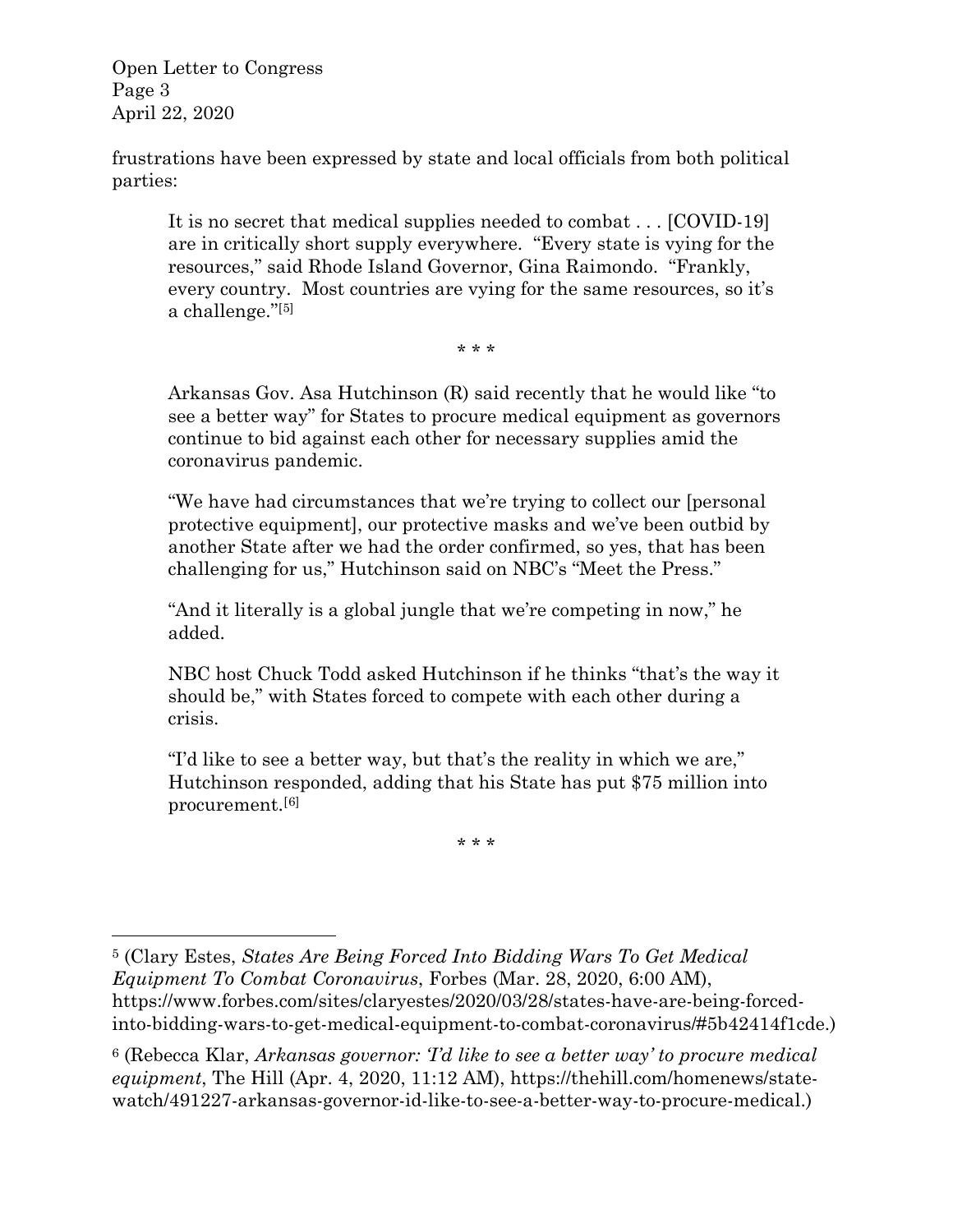Gov. Gretchen Whitmer (D-Mich.) said recently that bidding between States for . . . [PPE] is creating problems as hospitals across the country are seeing depleted supplies amid the coronavirus pandemic.

Whitmer said that in some cases, contracts in place have been set aside, delayed or cancelled and the goods are instead going to the federal government.

"It's a source of frustration not unique to Michigan, but it's a unique situation that we have in our country right now and it's ... creating a lot more problems for all of us," Whitmer said on CNN's "State of the Union."[\[7\]](#page-3-0)

\* \* \*

The effects of this situation have found States in bidding wars amongst each other and the federal government to get critical medical supplies. New York Governor, Andrew Cuomo, has been an outspoken critic of the situation saying, "This is not the way to do it, this is ad hoc, I'm competing with other states, I'm bidding up other states on the prices."[[8\]](#page-3-1)

\* \* \*

Similarly, Kentucky Governor, Andy Beshear, admitted that his State lost out to the Federal Emergency Management Agency when bidding to get protective equipment saying, "It is a challenge. The federal government says 'states, you need to go find your supply chain' and then the federal government ends up buying from that supply chain."

Detroit Mayor, Mike Duggan, has also been frustrated with the bidding wars saying, "I shouldn't be trying to out-negotiate the Mayor of Chicago or the Mayor of Houston. There needs to be a federal response."[[9](#page-3-2)]

<span id="page-3-0"></span><sup>7</sup> (Rebecca Klar, *Michigan governor says States bidding against each other for medical supplies is 'creating a lot more problems for us all,'* The Hill (Mar. 29, 2020, 10:49 AM), [https://thehill.com/policy/healthcare/490049-whitmer-says-states](https://thehill.com/policy/healthcare/490049-whitmer-says-states-bidding-against-each-other-creating-a-lot-more-problems)[bidding-against-each-other-creating-a-lot-more-problems.](https://thehill.com/policy/healthcare/490049-whitmer-says-states-bidding-against-each-other-creating-a-lot-more-problems))

<span id="page-3-1"></span><sup>8</sup> (Estes, *supra* note 5.)

<span id="page-3-2"></span><sup>9 (</sup>*Id*.)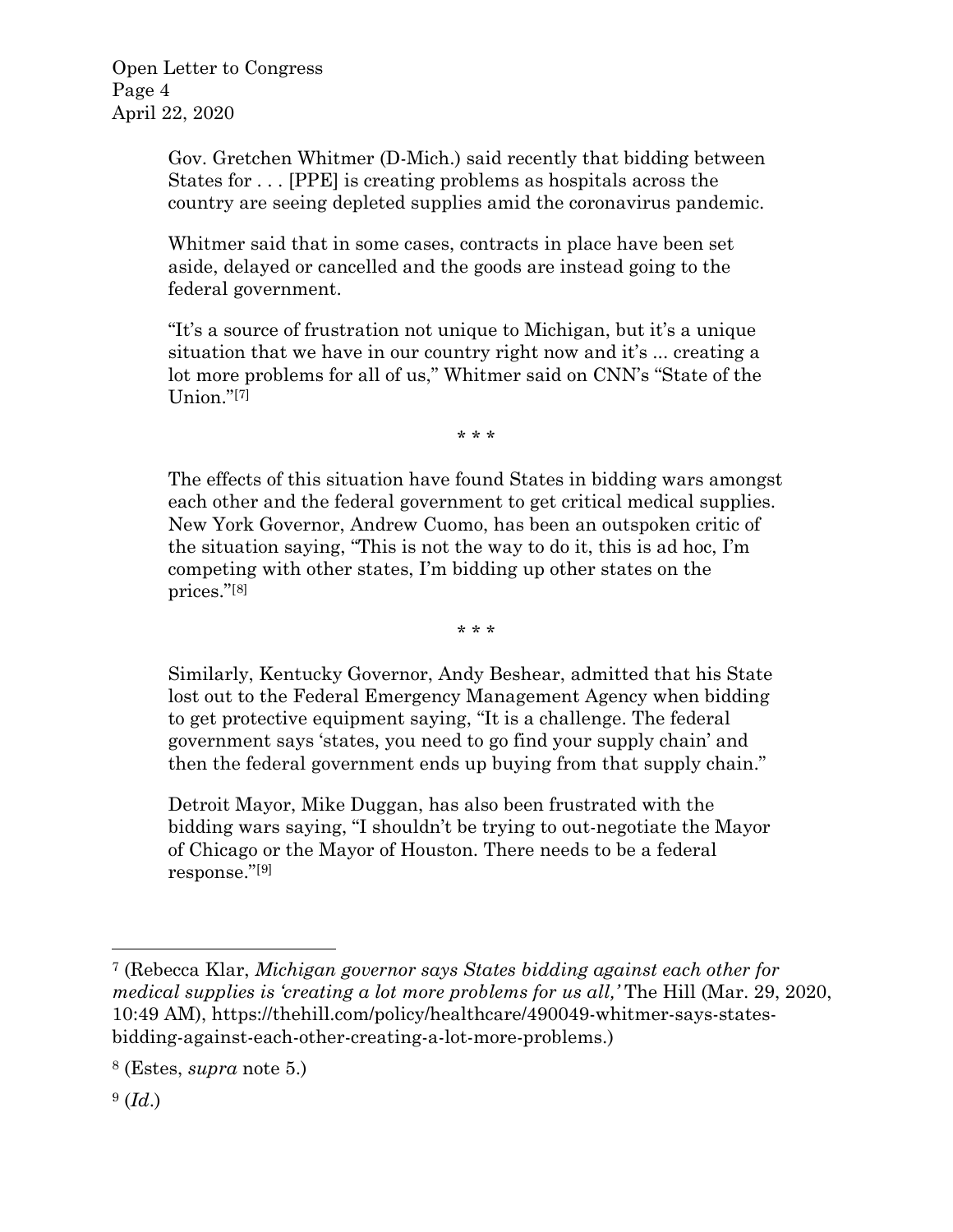Open Letter to Congress Page 5 April 22, 2020

Recently, Congress enacted a stimulus package designed to help Americans cope with the effects of the business closures inherently necessary to accomplish the social distancing required to slow the spread of COVID-19. While this is a step forward, much more needs to be done, and that effort must include a focus on what is happening in the supply chain for the healthcare industry. Something must be done to prevent those in possession of such supplies from profiteering by simply playing governmental agencies and hospitals off each other in bidding wars that ultimately hurt our national interests. In the end, such bidding wars result in de facto government subsidies to the corporate supplier, funded by the taxpayers of the winning bidder. Congress has the authority to fix prices within the healthcare market to reign in this cycle of competitive bidding. This authority has been long recognized by the United States Supreme Court:

Price control is one of the means available to the states . . . and to the Congress . . . in their respective domains . . . for the protection and promotion of the welfare of the economy. [*Sunshine Anthracite Coal Co. v. Atkins,* 310 U.S. 381, 395 (1940) (citing *Nebbia v. New York*, 291 U.S. 502 (1934); *United States v. Rock Royal Coop., Inc.*, 307 U.S. 533 (1939); *Baldwin v. G.A.F. Seelig, Inc.*, 294 U.S. 511 (1935)).]

States have long exercised their price control authority in the arena of public utilities, like electricity and natural gas. But the States' authority to enact price control measures in the context of this global public health crisis is not an effective tool to meet the problem at hand. If a State enacted and attempted to enforce price control measures against a national supplier, that supplier would simply not do business with that State. Federal coordination is needed, and it is needed now. The public utility of N-95 face masks, gloves, and ventilators has rapidly become a part of our national consciousness.

In presenting this request, it is not lost on us that terms like "price control" can raise the specter of political disagreement. Nor do we presume to tell you how price controls on medical supplies and equipment should be designed or implemented. Our goal is simply to emphasize that there is both a great need, and constitutional authority, for congressional action. So, we implore you to look past the terminology, and turn an eye toward history.

President Trump has analogized our confrontation with COVID-19 to a war through his use of the Defense Production Act. The Act has allowed the production of ventilators by auto manufacturers, and the authorization for the U.S. Attorneys to target price gouging and hoarding behavior. It also allows for wage and price controls with the prior authorization from Congress by a joint resolution under 50 U.S.C. § 4514(a).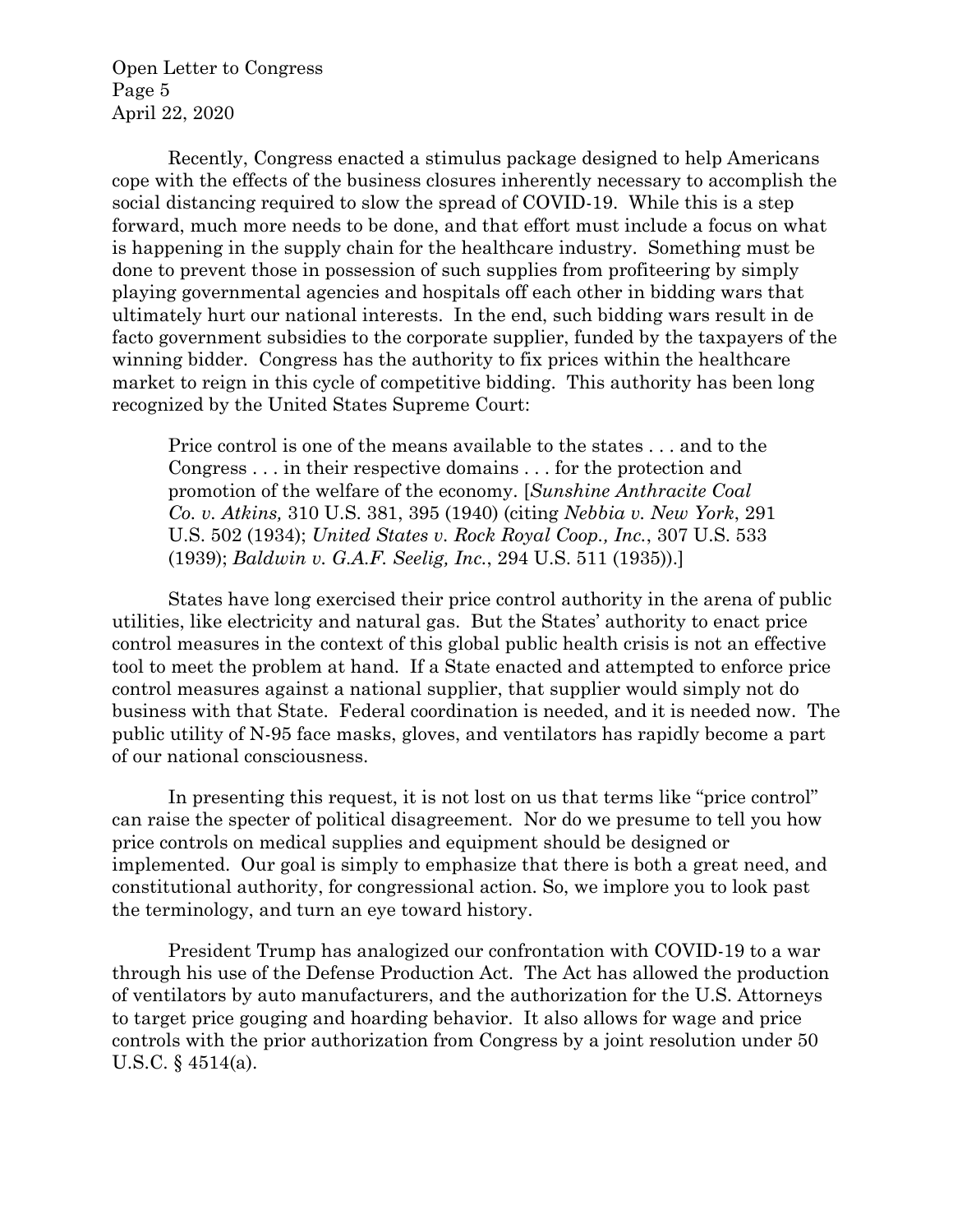Open Letter to Congress Page 6 April 22, 2020

On a recent edition of "Meet the Press," the Surgeon General of the United States described our battle with Coronavirus as this generation's "Pearl Harbor moment."<sup>10</sup> This is an apt analogy.

At the onset of World War II, the United States Congress adopted the Emergency Price Control Act of 1942 as an emergency wartime measure. Emergency Price Control Act of 1942, Pub. L. No. 77-421, 56 Stat. 23; *Yakus v. United States*, 321 U.S. 414, 422–23 (1944). In an opinion from 1944, the United States Supreme Court explained this Act as follows:

The Act was adopted January 30, 1942, shortly after our declaration of war against Germany and Japan, when it was common knowledge, as is emphasized by the legislative history of the Act, that there was grave danger of wartime inflation and the disorganization of our economy from excessive *price* rises. Congress was under pressing necessity of meeting this danger by a practicable and expeditious means which would operate with such promptness, regularity and consistency as would minimize the sudden development of commodity *price* disparities, accentuated by commodity shortages occasioned by the war.

Inflation is accelerated and its consequences aggravated by *price* disparities not based on geographic or other relevant differentials. . . . [*Yakus*, 321 U.S. at 431–31 (emphasis added).]

When our country went to war nearly eighty years ago, sweeping price control measures were put into place for the express purpose of protecting Americans from the consequences of artificial inflation, gouging, scarcity, and hoarding. *See id.* at 420–23.

Now, we are in a different kind of war, but one that carries with it comparable problems in the market for medical equipment and supplies. As frontline healthcare workers, patients, and taxpayers, Americans throughout the country are paying the price for what is happening with their dollars and their lives. Congress must exercise its authority to calm this market by temporarily regulating the supply chain for the materials needed to meet the public health threat posed by COVID-19.

<span id="page-5-0"></span><sup>10</sup> (Rick Rojas & Vanessa Swales, *Amid Warnings of a Coronavirus 'Pearl Harbor,' Governors Walk a Fine Line*, The New York Times (Apr. 5, 2020), [https://www.nytimes.com/2020/04/05/us/coronavirus-aid-governors-pearl](https://www.nytimes.com/2020/04/05/us/coronavirus-aid-governors-pearl-harbor.html)[harbor.html.](https://www.nytimes.com/2020/04/05/us/coronavirus-aid-governors-pearl-harbor.html))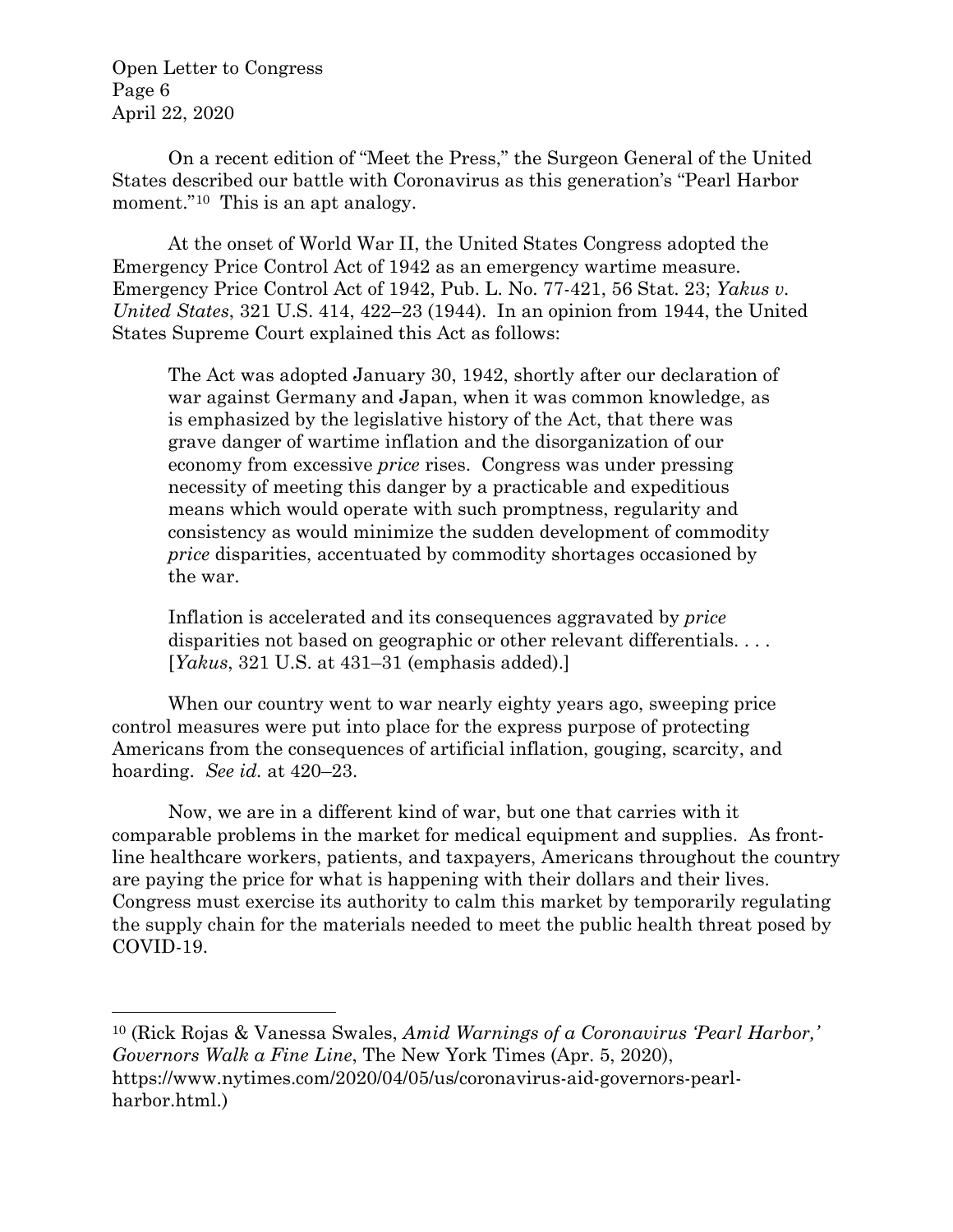Open Letter to Congress Page 7 April 22, 2020

Your attention and consideration of this letter is greatly appreciated by the undersigned. Your response is awaited by everyone.

Sincerely,

Dana Wessel

Dana Nessel Attorney General of Michigan

anon M. Frey

Aaron M. Frey Attorney General of Maine

William Tong Attorney General of Connecticut

Maura T. Healey Attorney General of Massachusetts

athleen (Soming

Kathleen Jennings Attorney General of Delaware

Keith Ellison Attorney General of Minnesota

Jon Miller

Tom Miller Attorney General of Iowa

Aaron D. Ford Attorney General of Nevada